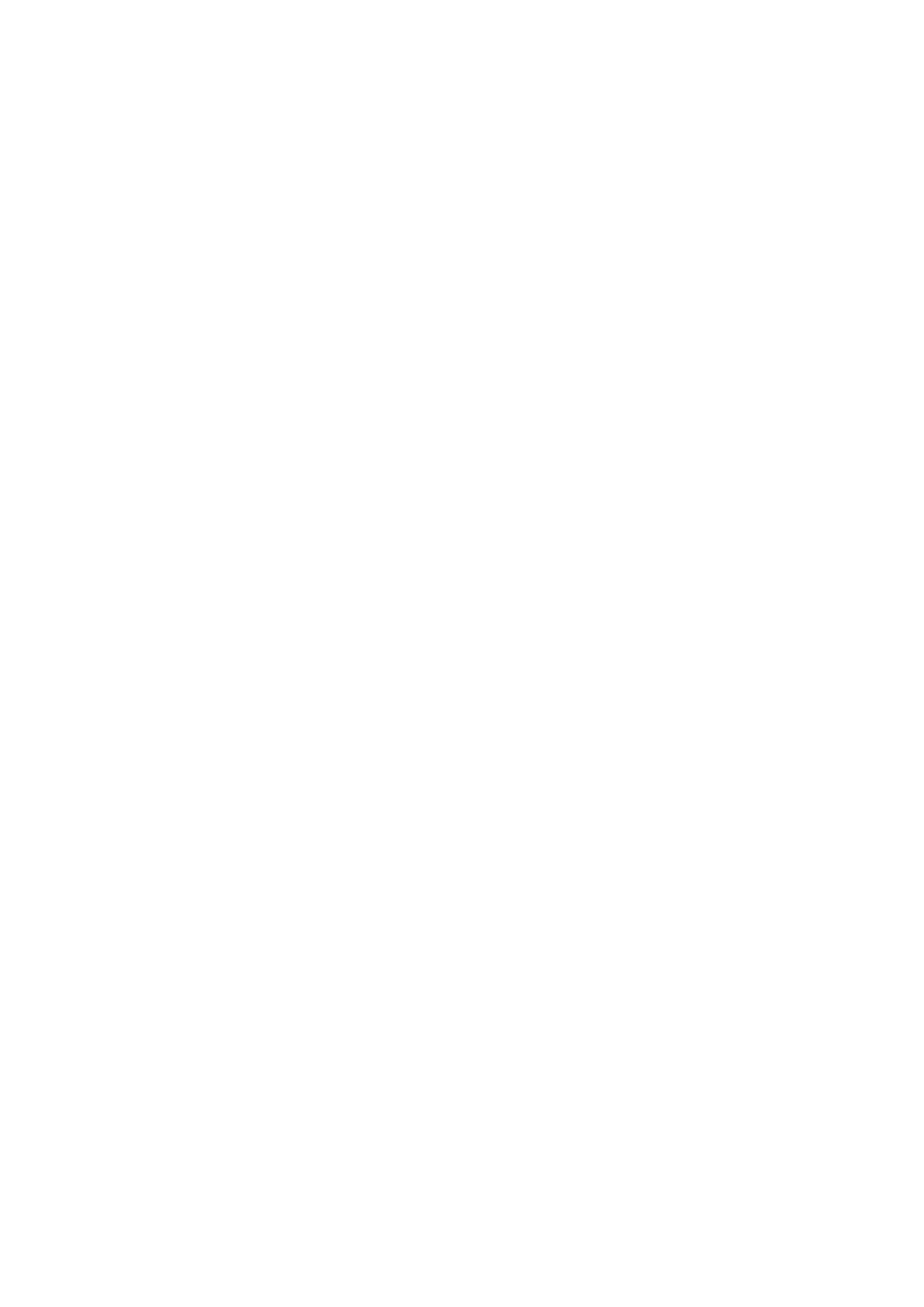# **Open Source CubeSat Workshop 2020**

# **Saturday 12 December 2020**

## **Room #2: Talks (14:15-16:00)**

#### **-Conveners: Artur Scholz; Nikoletta Triantafyllopoulou**

| time [id] title                                                           | presenter |
|---------------------------------------------------------------------------|-----------|
| 14:15 [31] An Open Source Implementation of the ECSS PUS Services in Rust |           |
| 14:35 [2] r2cloud - how to build distributed ground station network alone |           |
| 14:55 [14] Cronos sounding rocket                                         |           |
| 15:15 [19] Charting the development of the Open Source Space Ecosystem    |           |
| 15:35 [18] OLLO - A 3U Open Access astronomical telescope mission         |           |

### **Room #2: Discussion/Tutorial (16:45-18:00)**

#### **-Conveners: Fernando Martin**

| time [id] title                                                         | presenter |
|-------------------------------------------------------------------------|-----------|
| 16:45 [23] Python Implementation of CCSDS File Delivery Protocol (CFDP) |           |
| 17:15 [24] Standardization of CubeSat PC/104 Connector                  |           |